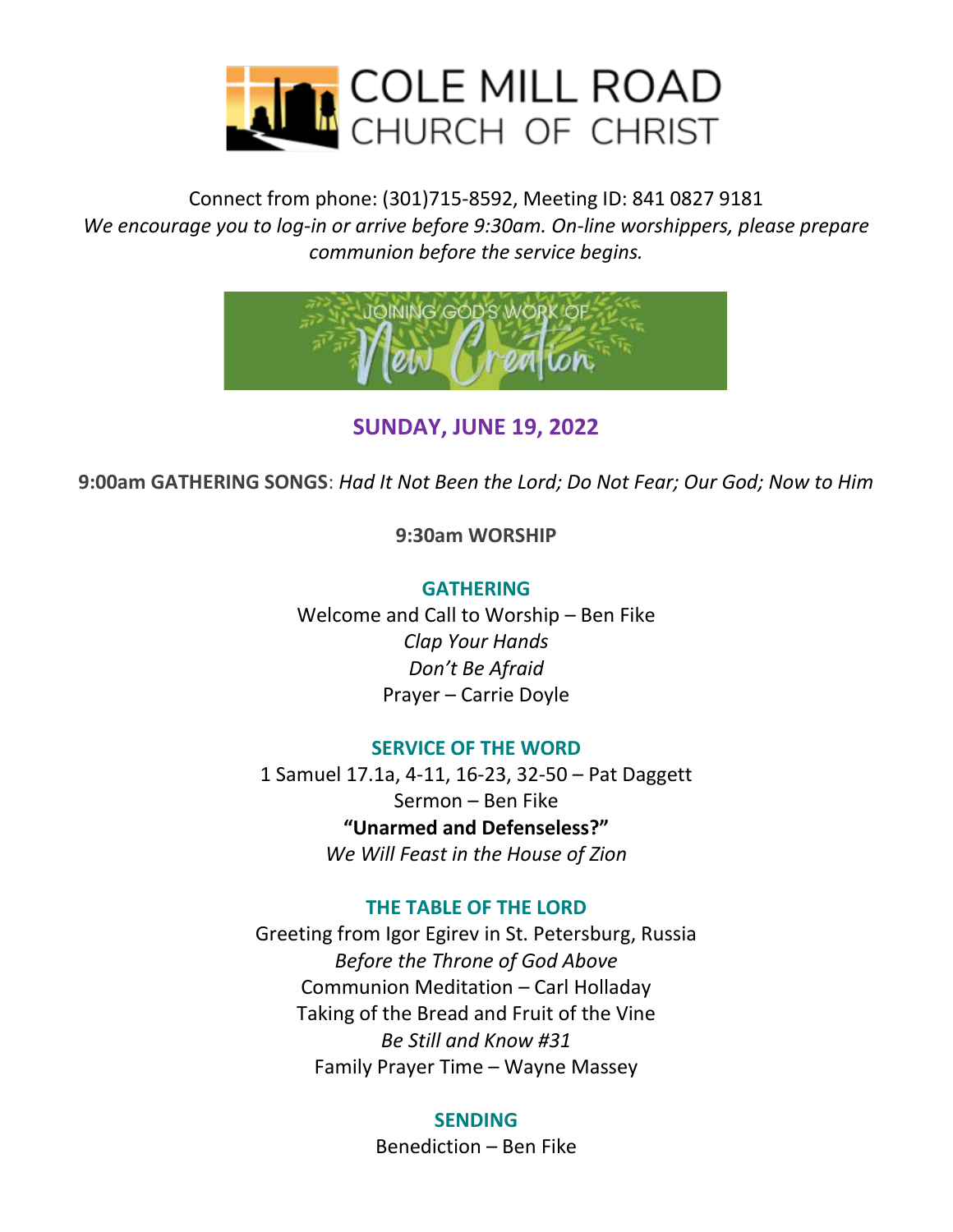## **THIS WEEK**

**Sunday, June 19** 9:30am Worship 10am Children (ages  $0 - 5$ <sup>th</sup> grade) VBS in the Fellowship Hall 10:50am Adult Bible Study in the Worship Center Auditorium

### **Wednesday, June 22**

6pm BYO Dinner in the Fellowship Hall 6:25pm-7:15pm Children's "Play, Praise, and Pray" in Room 2 6:30-7:15pm Elder-led Devotional in the Fellowship Hall (and on Zoom) 6:30pm Youth Devotion and Fellowship in the Youth Room

**Thursday, June 23** 7am Bible Study for All Ages in the Library

# **COMING UP / SAVE THE DATE**

**June 19, 26** VBS "Knights of North Castle" **June 25** Senior Saints Gathering **August 20** All-Church Prayer Retreat Praying the Psalms with Byron Fike **September 10** Women's Retreat The theme is *TRUE*

## **NEWS AND UPDATES**

### **Celebrations**

**Welcome** Mercy Osemeka placed membership last Sunday! Mercy grew up in Nigeria and now lives close to CMR. She has been visiting since January, and will be in Care Group 2.

**Baby Basket Shower** The Peterson family is expecting a boy due July 28! Gifts to welcome him may be placed in the basket in the foyer.

**Family from Afghanistan Expecting** We are excited to announce that baby boy Abdulrahimzai is due to arrive July 26! We would like to help this family celebrate this new American citizen by providing some baby needs! If you would like to help, [they are registered here.](https://www.target.com/gift-registry/gift-giver?registryId=500df050-c0e4-11ec-a5a5-e1ea892549a6&type=BABY) For more details, contact Laura Fike or Joanie Brown.

### **Church Events**

**Midweek Meeting Survey** We would love to have your input regarding our midweek meetings by [filling out this survey](https://docs.google.com/forms/d/e/1FAIpQLScGmmRlyrVTwwB2lLjJWbe-5MFjhhJ45PiMQAN_apaElqbN0Q/viewform) by this Sunday, June 19.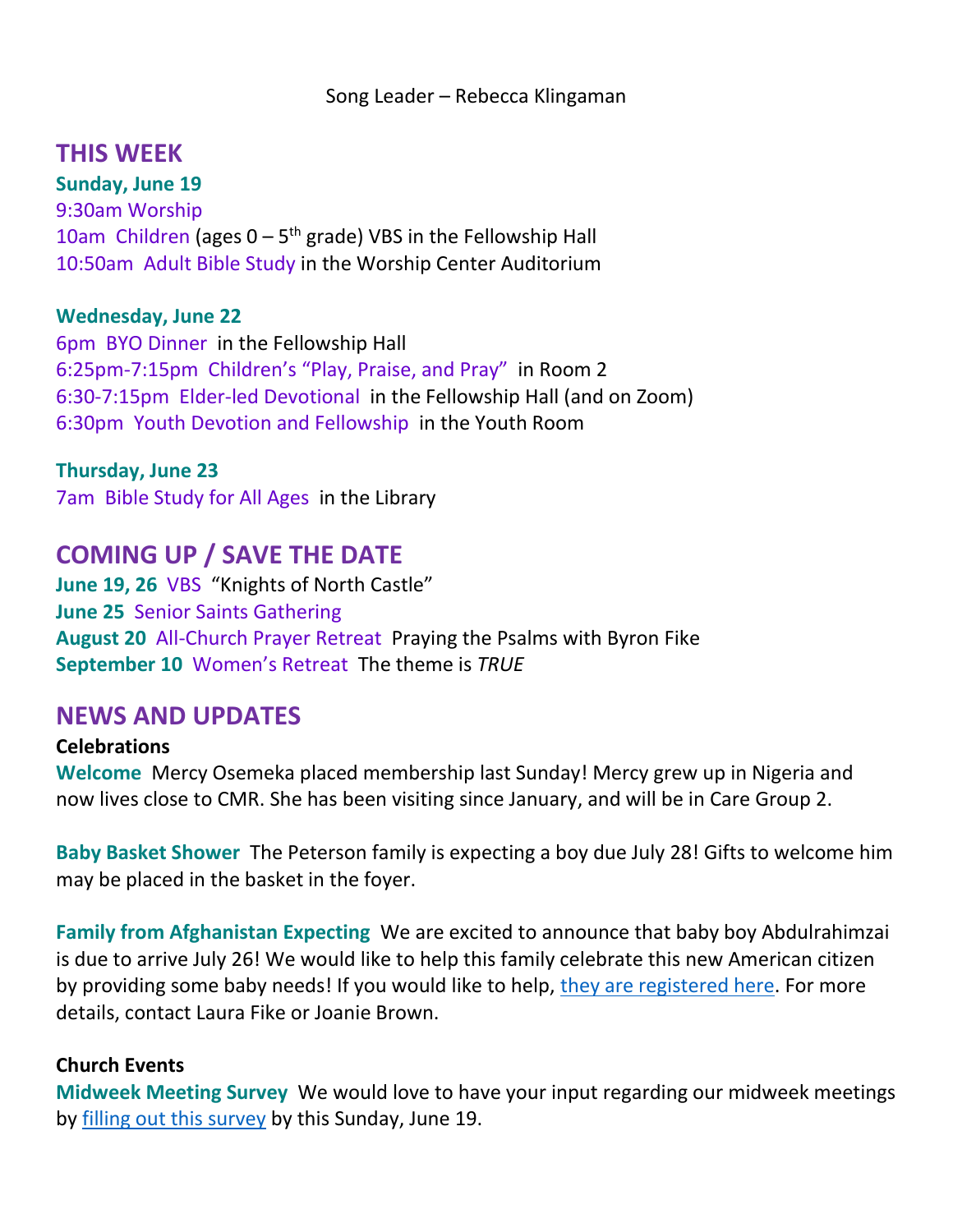**Vacation Bible School** continues on Sundays June 19 and 26. Our children will be acknowledged during the Worship Service and then dismissed before 10am to join our VBS program in the Fellowship Hall (FH) and playground areas. This year we are offering our Assembly and Music program, a snack time together outside on the playground, then Bible Story Teller Station (Fellowship Hall) and Craft Station (classroom 9/11) in two smaller groups. We will end with the Closing Assembly and Music in the FH around noon. Our mission this year is to support the Outreach initiative to collect food for the Food Drive. –Sharon Hilliard

#### **Sunday Morning Classes**

*Teens* will not meet through July 3 to help with VBS.

*Adults* will listen to the words of three of Israel's greatest prophets - Amos, Hosea, and Micah. What did these prophets have to say to Israel? What are they saying to us today? Come join us for a reflection on these living messages from God's chosen messengers led by Paul Watson and Jo Wall.

**Wednesday Nights** The elder-on-call will lead a brief devotional followed by fellowship: June 22-Smith, June 29-Wood, July 6-Beyer, July 13-Cameron. Please bring your own dinner at 6pm and join the fellowship!

**Senior Saints** will meet on Saturday, June 25, at 11am in the Fellowship Hall for chair exercises and a sharing/game activity. Lunch will include a recipe from the Senior Saints 'healthy eating' cookbook. [Respond to Emma Davis for lunch by Wednesday.](mailto:ebdavis1911@yahoo.com?subject=SS)

**June is Food Drive Month** The CMR Outreach team is sponsoring a Food Drive this month to benefit the Interfaith Food Shuttle. With gas and food prices near an all time high this year, there are many more people in our community facing food insecurity. Almost 1 in 5 children in NC (24.6%) already face hunger on a regular basis. Please bring your non-perishable food items on any Sunday during the month of June to the drop off box in the Worship Center. [Click](https://4agc.com/fundraiser_pages/6a2f5a60-85a4-4866-af8a-e8e8ee851412#.YpiooajMKUl)  [here if you would prefer to donate rather than shop.](https://4agc.com/fundraiser_pages/6a2f5a60-85a4-4866-af8a-e8e8ee851412#.YpiooajMKUl)

### **Prayer and Giving**

**Ongoing Prayer Concerns** Elizabeth Walters, Carl Lafferty, Wilton DuBois, Charles Runkle, Branson Brown, Tim Russell, Judy Cuffee, Stan Eastman, the Abdulrahimzai family, Pat Daggett's friend Dwayne, and those who care for them; those grieving the loss of a loved one.

**Soda Tabs** Save your soda tabs for the Ronald McDonald House. It's a small thing but added together the funds can make a big difference to help families stay close to their children in the hospital. Drop off soda tabs at the foyer kiosk.

**Giving** You can give four ways: [Online,](https://www.paypal.com/donate/?hosted_button_id=FLNLFZCNSFEME) automatic bank draft, mail a check to the office, or leave a contribution in the plate at the rear of the auditorium. Thank you for supporting the work of the church!